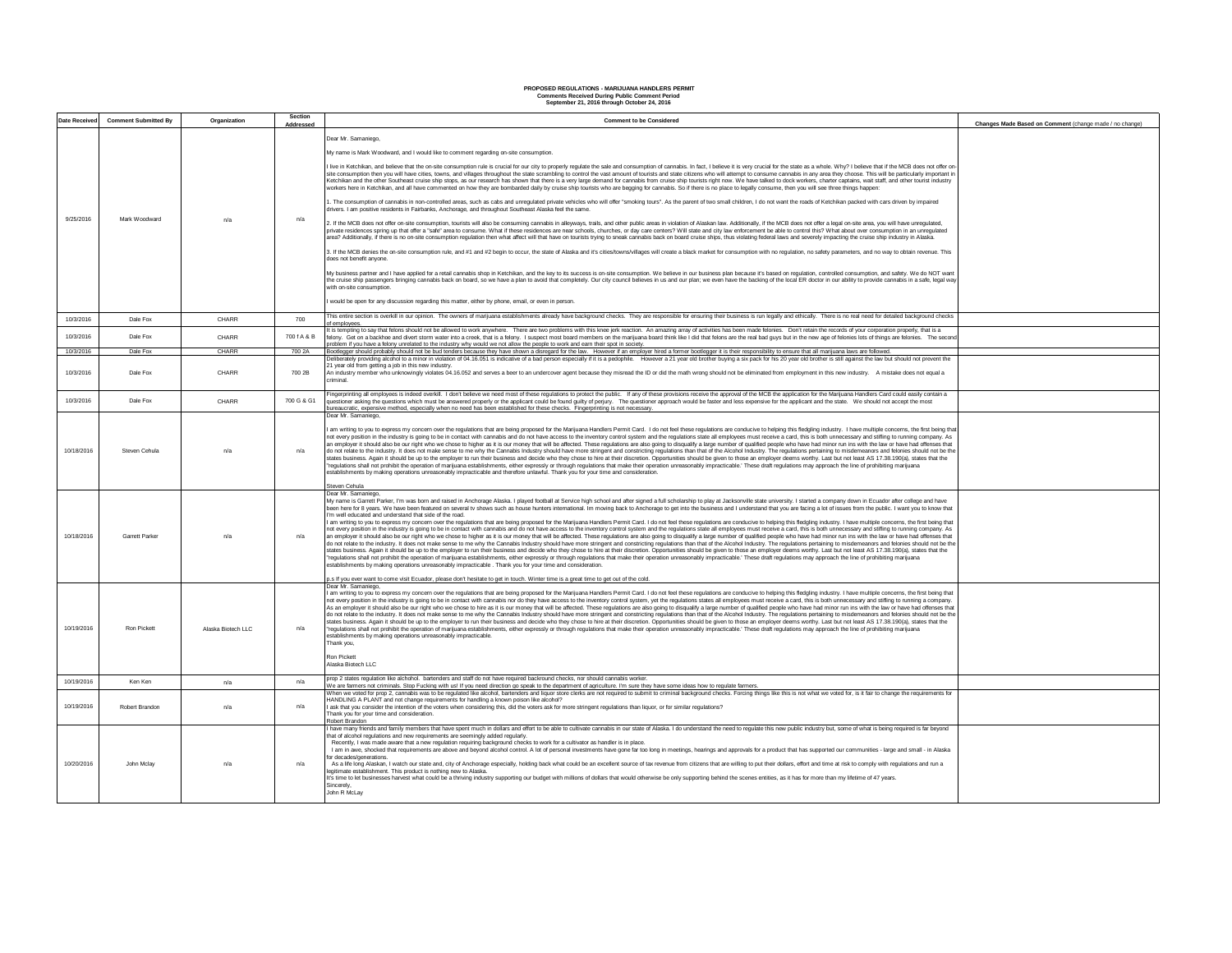|            | Jeremiah Emmerson  |                                         |     | Greetings Joe, AMCO Board, and Staff!                                                                                                                                                                                                                                                                                                                                                                                                                                                                                                                                                                                                                                                                                                                                                                                                                                                                                                                                      |  |
|------------|--------------------|-----------------------------------------|-----|----------------------------------------------------------------------------------------------------------------------------------------------------------------------------------------------------------------------------------------------------------------------------------------------------------------------------------------------------------------------------------------------------------------------------------------------------------------------------------------------------------------------------------------------------------------------------------------------------------------------------------------------------------------------------------------------------------------------------------------------------------------------------------------------------------------------------------------------------------------------------------------------------------------------------------------------------------------------------|--|
|            |                    |                                         |     | More Notice of Proposed Changes is Required                                                                                                                                                                                                                                                                                                                                                                                                                                                                                                                                                                                                                                                                                                                                                                                                                                                                                                                                |  |
| 10/20/2016 |                    | Alaska Small Cultivators                | n/a | Before I mention anything about the handler background checks, I want to request that proposed amendments or any regulation changes be published on the AMCO website at least 10 days prior to the next MCB meeting. There has<br>these proposed changes so that we can disseminate and respond.                                                                                                                                                                                                                                                                                                                                                                                                                                                                                                                                                                                                                                                                           |  |
|            |                    | Association                             |     | Right now, we have 7 days until the meeting and there is no agenda or packet posted on the MCB website.                                                                                                                                                                                                                                                                                                                                                                                                                                                                                                                                                                                                                                                                                                                                                                                                                                                                    |  |
|            |                    |                                         |     | We cannot properly review proposed regulation changes and comment in a feasible time frame if we have to wait until a few days before the meeting.                                                                                                                                                                                                                                                                                                                                                                                                                                                                                                                                                                                                                                                                                                                                                                                                                         |  |
|            |                    |                                         |     | Setting all conspiracy theories aside, I realize you are short staffed and this may be difficult, however, something has got to change so the community can be involved in the regulations and amendments. Please take steps t                                                                                                                                                                                                                                                                                                                                                                                                                                                                                                                                                                                                                                                                                                                                             |  |
|            |                    |                                         |     | Handler Background Checks                                                                                                                                                                                                                                                                                                                                                                                                                                                                                                                                                                                                                                                                                                                                                                                                                                                                                                                                                  |  |
|            |                    |                                         |     | oppose any background check for any employee, agent, or subcontractor working in a cannabis establishment.                                                                                                                                                                                                                                                                                                                                                                                                                                                                                                                                                                                                                                                                                                                                                                                                                                                                 |  |
| 10/20/2016 | Jeremiah Emmerson  | Alaska Small Cultivators<br>Association | n/a | #1- This should be left up to the business owners you are trusting with a license. This should be their responsibility and the state should not waste precious time and money worrying about an employee's background. The bus<br>protect their investment and I cannot fathom that any of them would hire a high risk employee who would bring harm to them.<br>#2- Surveillance, tracking, and high security deals with diversion. A business owner can review all the tracking data and surveillance tapes to find out if any of their employees are breaking the rules. So can the MCB.<br>#3- Background checks are not required for alcohol establishment employees.                                                                                                                                                                                                                                                                                                 |  |
|            |                    |                                         |     | #4- Many employees in this industry, may come from what once was a criminal endeavor. Today, it's legal. If we want to reduce the recidivism rates, we employee people, not discard them. A job can lead to sanity and a bette<br>paying contributing members of society. Putting up roadblocks such as this will inevitably lead to more black market sales and less tax revenues for our communities.<br>#5- This will cause delays in the implementation of the industry. Now business owners will have to wait for their employees to get background checks. They may also have to foot the bill in some situations.                                                                                                                                                                                                                                                                                                                                                   |  |
|            |                    |                                         |     | Current Revenues/Can We Hire More Staff<br>Looking into the amount of licenses the MCB has listed on their website, if we take a look at active and delegated licenses we have the following:                                                                                                                                                                                                                                                                                                                                                                                                                                                                                                                                                                                                                                                                                                                                                                              |  |
|            |                    |                                         |     | 44 Standard Cultivators, 11 Limited Cultivators, 16 Retailers, 2 Testing Facilities, 1 Extracts Facility, and 3 Manufacturing Facilities.                                                                                                                                                                                                                                                                                                                                                                                                                                                                                                                                                                                                                                                                                                                                                                                                                                  |  |
|            |                    |                                         |     | That comes to about \$406,000 in just licensing fees and application fees, before excise and sales tax on harvest.                                                                                                                                                                                                                                                                                                                                                                                                                                                                                                                                                                                                                                                                                                                                                                                                                                                         |  |
|            |                    | Alaska Small Cultivators                |     | would like to see the MCB release a statement of all revenue received in 2016 and expenses paid out during 2016 implementing the marijuana industry.                                                                                                                                                                                                                                                                                                                                                                                                                                                                                                                                                                                                                                                                                                                                                                                                                       |  |
| 10/20/2016 | Jeremiah Emmerson  | Association                             | n/a | If we can get these figures we can learn more about why we don't have more staff -or- we can use this information to press the governor to unlock the hiring freeze for the MCB as we realize, yes you are overworked and we n                                                                                                                                                                                                                                                                                                                                                                                                                                                                                                                                                                                                                                                                                                                                             |  |
|            |                    |                                         |     | Financial reports would help                                                                                                                                                                                                                                                                                                                                                                                                                                                                                                                                                                                                                                                                                                                                                                                                                                                                                                                                               |  |
|            |                    |                                         |     | Warm Regards,                                                                                                                                                                                                                                                                                                                                                                                                                                                                                                                                                                                                                                                                                                                                                                                                                                                                                                                                                              |  |
|            |                    |                                         |     | Jeremiah Emmersor<br>Executive Director & Chairman                                                                                                                                                                                                                                                                                                                                                                                                                                                                                                                                                                                                                                                                                                                                                                                                                                                                                                                         |  |
|            |                    |                                         |     |                                                                                                                                                                                                                                                                                                                                                                                                                                                                                                                                                                                                                                                                                                                                                                                                                                                                                                                                                                            |  |
|            |                    |                                         |     | Mr. Samaniego,                                                                                                                                                                                                                                                                                                                                                                                                                                                                                                                                                                                                                                                                                                                                                                                                                                                                                                                                                             |  |
|            |                    |                                         |     |                                                                                                                                                                                                                                                                                                                                                                                                                                                                                                                                                                                                                                                                                                                                                                                                                                                                                                                                                                            |  |
|            |                    |                                         |     | As a lifelong Alaskan and supporter of legal cannabis in Alaska, please do not make acquiring a handlers permit any more difficult for persons seeking employment in our communities.                                                                                                                                                                                                                                                                                                                                                                                                                                                                                                                                                                                                                                                                                                                                                                                      |  |
|            |                    |                                         |     | Alaska needs a diversity in employment options and requiring people to pay for an independent back ground check only makes it more difficult for these people to get employment in this new industry.                                                                                                                                                                                                                                                                                                                                                                                                                                                                                                                                                                                                                                                                                                                                                                      |  |
| 10/20/2016 | Thomas Holohan     | n/a                                     | n/a | Regulate like Alcohol.                                                                                                                                                                                                                                                                                                                                                                                                                                                                                                                                                                                                                                                                                                                                                                                                                                                                                                                                                     |  |
|            |                    |                                         |     | Thank you,                                                                                                                                                                                                                                                                                                                                                                                                                                                                                                                                                                                                                                                                                                                                                                                                                                                                                                                                                                 |  |
|            |                    |                                         |     | Thomas Holohan                                                                                                                                                                                                                                                                                                                                                                                                                                                                                                                                                                                                                                                                                                                                                                                                                                                                                                                                                             |  |
|            |                    |                                         |     | Sent from my iPhone                                                                                                                                                                                                                                                                                                                                                                                                                                                                                                                                                                                                                                                                                                                                                                                                                                                                                                                                                        |  |
|            |                    |                                         |     | don't believe that adding background checks for Marijuana Handler Cards is productive or fair. Each employer will do their own background checks and should be able to decide who they hire and who they do not hire. Everyone<br>chance at life if an employer is willing to give them one. It is not for the government to continue to hold people back from gainful employment. This does not happen in the alcohol business and should not happen in the mar                                                                                                                                                                                                                                                                                                                                                                                                                                                                                                           |  |
| 10/20/2016 | Christina Griffith | n/a                                     | n/a | Christina Griffith<br>an alcohol drinker and not a pot smoker. I just believe that fair is fair.                                                                                                                                                                                                                                                                                                                                                                                                                                                                                                                                                                                                                                                                                                                                                                                                                                                                           |  |
|            |                    |                                         |     | Good Afternoon. I just want to take this opportumity to express my concern regarding the Federal background check for the marijuana handler's permit. Is this not the business owners decision to hire whom they feel is most<br>their operations? I thought the cannabis industry was being quided by the regulations of the alcohol industry. I cannot remember that a Federal Background check is required for a TAMS or TIPS permit. I feel that this is ye<br>added regulation to a highly regulated industry.                                                                                                                                                                                                                                                                                                                                                                                                                                                        |  |
| 10/20/2016 | Pot Groiko         | n/a                                     | n/a | Thank you for allowing me this opportunity.                                                                                                                                                                                                                                                                                                                                                                                                                                                                                                                                                                                                                                                                                                                                                                                                                                                                                                                                |  |
|            |                    |                                         |     | Pat Graika                                                                                                                                                                                                                                                                                                                                                                                                                                                                                                                                                                                                                                                                                                                                                                                                                                                                                                                                                                 |  |
|            |                    |                                         |     | Hello, my name is Chris Euscher and my husband and I have been approved to open a cultivation facility in Anchorage called R.C. Tinderbox, the reason why I am reaching out to you today is in regards to a motion to request<br>handlers card get a background check as well, we feel this is an over reach of regulation, most jobs in Alaska do not require a background check for jobs, it is left to the discretion of the employer, for this reason we do<br>regulation for the handlers card background check. People make mistakes and they pay for those mistakes, we do not as a society need to keep punishing then, there are jobs that could be done like trimming that a person cou<br>please do not get me wrong, we will do everything in our power to hire responsible and trustworthy people for the safety of our community and our business. We just feel people deserve a second chance to be and do better in<br>Chris Euscher<br>CEO R.C. Tinderbox |  |
| 10/20/2016 | Chris Euscher      | R.C. Tinderbox                          | n/a | 7801 King St.<br>Anchorage, Alaska 99518                                                                                                                                                                                                                                                                                                                                                                                                                                                                                                                                                                                                                                                                                                                                                                                                                                                                                                                                   |  |
|            |                    |                                         |     | 907-349-5067<br>907-349-5069 fax                                                                                                                                                                                                                                                                                                                                                                                                                                                                                                                                                                                                                                                                                                                                                                                                                                                                                                                                           |  |
|            |                    |                                         |     | 907-306-1572 cell                                                                                                                                                                                                                                                                                                                                                                                                                                                                                                                                                                                                                                                                                                                                                                                                                                                                                                                                                          |  |
|            |                    |                                         |     | The information in this message is privileged and confidential. It is intended only to be read by the individual or entity named above or their designee. If the reader of this message is not the intended recipient, you are<br>this message, in any form is strictly prohibited. If you have received this message in error, please immediately notify the sender and delete or destroy any copy of this message.                                                                                                                                                                                                                                                                                                                                                                                                                                                                                                                                                       |  |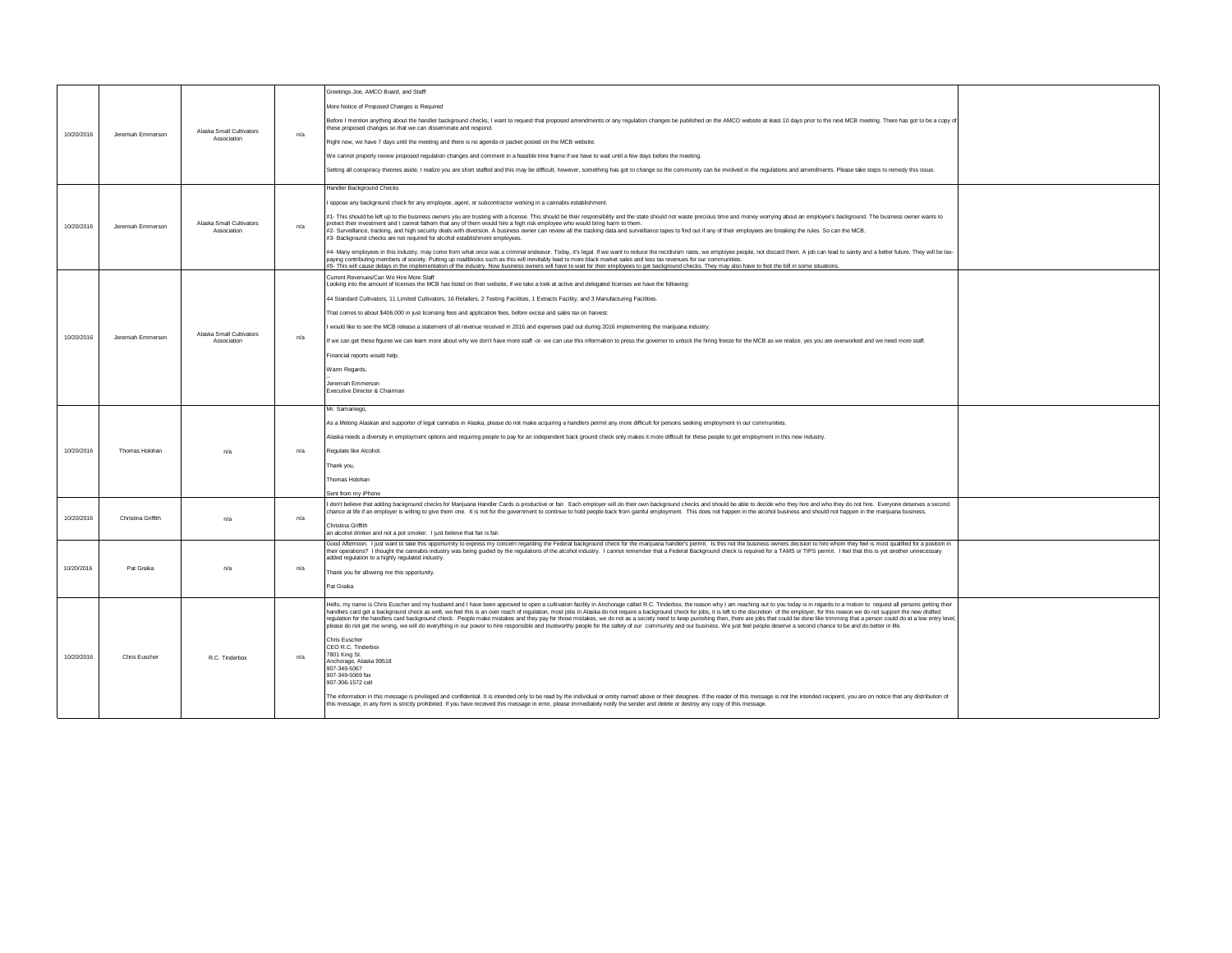| 10/20/2016 |                          | JKD Brand, LLC             |     | Dear Marijuana Control Board & Staff:                                                                                                                                                                                                                                                                                                                                                                                                                                                                                                                                                                                                                                   |  |
|------------|--------------------------|----------------------------|-----|-------------------------------------------------------------------------------------------------------------------------------------------------------------------------------------------------------------------------------------------------------------------------------------------------------------------------------------------------------------------------------------------------------------------------------------------------------------------------------------------------------------------------------------------------------------------------------------------------------------------------------------------------------------------------|--|
|            |                          |                            |     | Following are my comments regarding the attached proposed/draft regulations.                                                                                                                                                                                                                                                                                                                                                                                                                                                                                                                                                                                            |  |
|            |                          |                            |     | There are several positions available in the Cannabis Industry that do not handle marijuana or have access to the inventory control system.                                                                                                                                                                                                                                                                                                                                                                                                                                                                                                                             |  |
|            |                          |                            |     | · Businesses located in remote areas where there is a limited workforce will struggle to find employees. People who live in these areas and need a good job will be disqualified from earning a living.                                                                                                                                                                                                                                                                                                                                                                                                                                                                 |  |
|            |                          |                            |     | If a person is texting and has an injury accident they will be charged with a felony. I'm not sure how precluding this person from working in the Cannabis Industry preserves public safety. We are broadly disqualifying a la<br>any discretion from earning a living who have already been punished for a crime. This would also prevent these folks with prior convictions from continuing their rehabilitation in a constructive manner through gainful empl                                                                                                                                                                                                        |  |
|            |                          |                            |     | Employers should be allowed to run their business and decide who they choose to hire. The employer will conduct their own background checks and complete interviews. If the employer is satisfied with what they have learned<br>nterviewing process and wants to give that individual an opportunity they should be allowed to do so. Gainful employment will enable continued rehabilitation for reformed persons with prior convictions                                                                                                                                                                                                                              |  |
|            | Jim Dver                 |                            | n/a | There are no such regulations in the Alcohol industry that would preclude anyone convicted of a felony from working as a bartender or even a bar manager. Alcohol related employees are required an alcohol education class an<br>work in the industry. The Marijuana Handler Card requirements should more closely echo the alcohol regulations.                                                                                                                                                                                                                                                                                                                       |  |
|            |                          |                            |     | AS 17.38.190(a), states that the "regulations shall not prohibit the operation of marijuana establishments, either expressly or through regulations that make their operation unreasonably impracticable. The draft regulation<br>prohibiting marijuana establishments by making operations unreasonably impracticable.                                                                                                                                                                                                                                                                                                                                                 |  |
|            |                          |                            |     | Thank you for allowing me the opportunity to share my written comments in this fashion.                                                                                                                                                                                                                                                                                                                                                                                                                                                                                                                                                                                 |  |
|            |                          |                            |     | Sincerely, Jim                                                                                                                                                                                                                                                                                                                                                                                                                                                                                                                                                                                                                                                          |  |
|            |                          |                            |     | Jim Dyer                                                                                                                                                                                                                                                                                                                                                                                                                                                                                                                                                                                                                                                                |  |
|            |                          |                            |     | Vice President - Operations<br>JKD Brands, LLC                                                                                                                                                                                                                                                                                                                                                                                                                                                                                                                                                                                                                          |  |
|            |                          |                            |     | There are no such regulations in the Alcohol industry. Alcohol employees take an alcohol education class and pass a test. The Marijuana handler permit should be the same.                                                                                                                                                                                                                                                                                                                                                                                                                                                                                              |  |
|            |                          |                            | n/a | Employers should be allowed to hire whom they like. The employer will run a background check and complete the interviews. If they decide to give the individual a chance, they should be allowed to do it.                                                                                                                                                                                                                                                                                                                                                                                                                                                              |  |
|            |                          |                            |     | There are many employment opportunities in the Cannabis industry that do not require handling marijuana. A lot of the positions will be minimum wage. To expect employees to not only pay/take the marijuana permitting class,<br>handlers card, then pay for fingerprints, then pay for a background check and have a totally clean record, is way over the top!                                                                                                                                                                                                                                                                                                       |  |
| 10/20/2016 | Maureen & Pete Eberhardt | MoMo's Bakery              |     | AS 17.38.190(a) states that the regulations will not prohibit the operation of a marijuana establishment through regulations. These draft regulations are unreasonable and impractical. If these regulations were used in the<br>would lose half the staff!                                                                                                                                                                                                                                                                                                                                                                                                             |  |
|            |                          |                            |     | lease do not pass these drafts.                                                                                                                                                                                                                                                                                                                                                                                                                                                                                                                                                                                                                                         |  |
|            |                          |                            |     | Thank you for taking the time to read and hopefully share our thoughts on this subject.                                                                                                                                                                                                                                                                                                                                                                                                                                                                                                                                                                                 |  |
|            |                          |                            |     | Dear Mr. Samaniego                                                                                                                                                                                                                                                                                                                                                                                                                                                                                                                                                                                                                                                      |  |
| 10/20/2016 | Jim Cehula               | n/a                        | n/a | With regard to the budding marijuana industry, I am concerned the will of the voters is once again being ignored either through ignorance or subterfuge by excessive and unneeded regulation. Specifically, I am concerned wit<br>lequied to obtain Marijuna Handers Permit Card. The regulations are counterproductive to support a product of the market are productive for enployment of people mered to the cluster in the care in the care in the care of t                                                                                                                                                                                                        |  |
|            |                          |                            |     | lease try to convince the legislature that the Cannabis industry regulations should more closely mirror Alcohol industry regulations.                                                                                                                                                                                                                                                                                                                                                                                                                                                                                                                                   |  |
|            |                          |                            |     | Thank youJim Cehula                                                                                                                                                                                                                                                                                                                                                                                                                                                                                                                                                                                                                                                     |  |
|            |                          |                            |     | Hi Mr. Samaniego,                                                                                                                                                                                                                                                                                                                                                                                                                                                                                                                                                                                                                                                       |  |
|            |                          |                            |     | The Anchorage Cannabis Business Association had a meeting last night around marijuana handler cards, and since they're concerned I figured I would follow up and learn as much as I could.                                                                                                                                                                                                                                                                                                                                                                                                                                                                              |  |
|            |                          |                            |     | reviewed a draft of the marijuana handler card rules and they seem to have some concerns about the prohibitions on who may hold a handler card, which includes:                                                                                                                                                                                                                                                                                                                                                                                                                                                                                                         |  |
|            |                          |                            |     | (1) has been convicted of a felony and either                                                                                                                                                                                                                                                                                                                                                                                                                                                                                                                                                                                                                           |  |
|            |                          |                            |     | (A) less than five years have elapsed from the time of the person's conviction; or                                                                                                                                                                                                                                                                                                                                                                                                                                                                                                                                                                                      |  |
|            |                          |                            |     | (B) the person is currently on probation or parole for that felony.                                                                                                                                                                                                                                                                                                                                                                                                                                                                                                                                                                                                     |  |
|            |                          |                            |     | (2) has within the preceding five (5) years been found guilty of                                                                                                                                                                                                                                                                                                                                                                                                                                                                                                                                                                                                        |  |
| 10/20/2016 | DJ Summers               | Alaska Journal of Commerce | n/a | (A) selling alcohol without a license in violation of AS 04.11.010: or                                                                                                                                                                                                                                                                                                                                                                                                                                                                                                                                                                                                  |  |
|            |                          |                            |     | (B) selling alcohol to a minor in violation of AS 04.16.051 or AS 04.16.052; or                                                                                                                                                                                                                                                                                                                                                                                                                                                                                                                                                                                         |  |
|            |                          |                            |     | (C) a misdemeanor crime involving a controlled substance other than a Schedule VI controlled substance, violence against a person, use of a weapon, or dishonesty.                                                                                                                                                                                                                                                                                                                                                                                                                                                                                                      |  |
|            |                          |                            |     | (3) has within two years before submitting an application, been convicted                                                                                                                                                                                                                                                                                                                                                                                                                                                                                                                                                                                               |  |
|            |                          |                            |     |                                                                                                                                                                                                                                                                                                                                                                                                                                                                                                                                                                                                                                                                         |  |
|            |                          |                            |     | These match the statutes for license applicants. Do you they also match the alcohol handler card requirements? Has it been the intent of the board to transfer the license applicant requirements to holders of handler cards?                                                                                                                                                                                                                                                                                                                                                                                                                                          |  |
|            |                          |                            |     | Thanks as always for your time,                                                                                                                                                                                                                                                                                                                                                                                                                                                                                                                                                                                                                                         |  |
| 10/20/2016 | Crouse921                |                            | n/a | Anyone who wants to clip weed should be allowed. Why does anyone need a background check to clip weed. LET THE PEOPLE CLIP WEED!!                                                                                                                                                                                                                                                                                                                                                                                                                                                                                                                                       |  |
|            |                          |                            |     | lease accept my comments stated below:                                                                                                                                                                                                                                                                                                                                                                                                                                                                                                                                                                                                                                  |  |
|            |                          | Enlighten Alaska           | n/a | Employers should be allowed to run their business and decide who they choose to hire. The employer will conduct their own background checks and complete interviews. If the employer is satisfied with what they have learned<br>interviewing process and wants to give that individual an coportunity they should be allowed to do so. Gainful employment will enable continued rehabilitation for reformed persons with prior convictions.                                                                                                                                                                                                                            |  |
|            |                          |                            |     | There are no such regulations in the Alcohol industry that would preclude anyone convicted of a felony from working as a bartender or even a bar manager. Alcohol related employees are required an alcohol education class an                                                                                                                                                                                                                                                                                                                                                                                                                                          |  |
|            |                          |                            |     | work in the industry. The Marijuana Handler Card requirements should more closely echo the alcohol regulations.<br>. AS 17.38.190(a), states that the "regulations shall not prohibit the operation of marijuana establishments, either expressly or through regulations that make their operation unreasonably impracticable. The draft regulati                                                                                                                                                                                                                                                                                                                       |  |
| 10/20/2016 | Jane Stinson             |                            |     | prohibiting manjuana establishments by making operations unreasonably impracticable.<br>There are several positions available in the Cannabis Industry that do not handle marijuana or have access to the inventory control system                                                                                                                                                                                                                                                                                                                                                                                                                                      |  |
|            |                          |                            |     | Businesses located in remote areas where there is a limited workforce will struggle to find employees. People who live in these areas and need a good job will be disqualified from earning a living.<br>I if a person is toding and has an injuy accident they will be charged with a fedor. I'm not sure frow precluding this preconform working in the Carnabis Industry netserves public stefay. We are broaded in the content of t                                                                                                                                                                                                                                 |  |
|            |                          |                            |     | Thank you.                                                                                                                                                                                                                                                                                                                                                                                                                                                                                                                                                                                                                                                              |  |
|            |                          |                            |     | Jane Stinson<br>Enlighten Alaska, LLC                                                                                                                                                                                                                                                                                                                                                                                                                                                                                                                                                                                                                                   |  |
|            |                          |                            |     | Treat legal cannabis like alcohol is what we, as the people said. If a bartender/bar back does not need a background check to sling ice and beer, neither does a budtender/budtrimmer ect. Do away with the over restrictive r                                                                                                                                                                                                                                                                                                                                                                                                                                          |  |
| 10/20/2016 | Darlynn Dragon           | n/a                        | n/a | ndustry make it's way!<br>By the way: Cafes are an awesome idea for the industry as well. JUST LIKE BARS !!!                                                                                                                                                                                                                                                                                                                                                                                                                                                                                                                                                            |  |
|            |                          |                            |     | Dear Mr. Samaniego:                                                                                                                                                                                                                                                                                                                                                                                                                                                                                                                                                                                                                                                     |  |
| 10/20/2016 | Ira Levinton             | n/a                        | n/a | With regard to the budding marijuana industry, I am concerned the will of the voters is once again being ignored either through ignorance or subterfuge by excessive and unneeded regulation. Specifically, I am concerned wit<br>required to obtain a Marijuana Handler's Permit Card. The regulations are counterproductive to supporting this new industry and taking away opportunities for employment of people interested in the Cannabis industry. I fail<br>disqualifying potential employees who have criminal records. It does not make sense why the Cannabis Industry should have more stringent regulations than those of the alcohol or tobacco Industry. |  |
|            |                          |                            |     | Please try to convince the legislature that the Cannabis industry regulations should more closely mirror Alcohol industry regulations.                                                                                                                                                                                                                                                                                                                                                                                                                                                                                                                                  |  |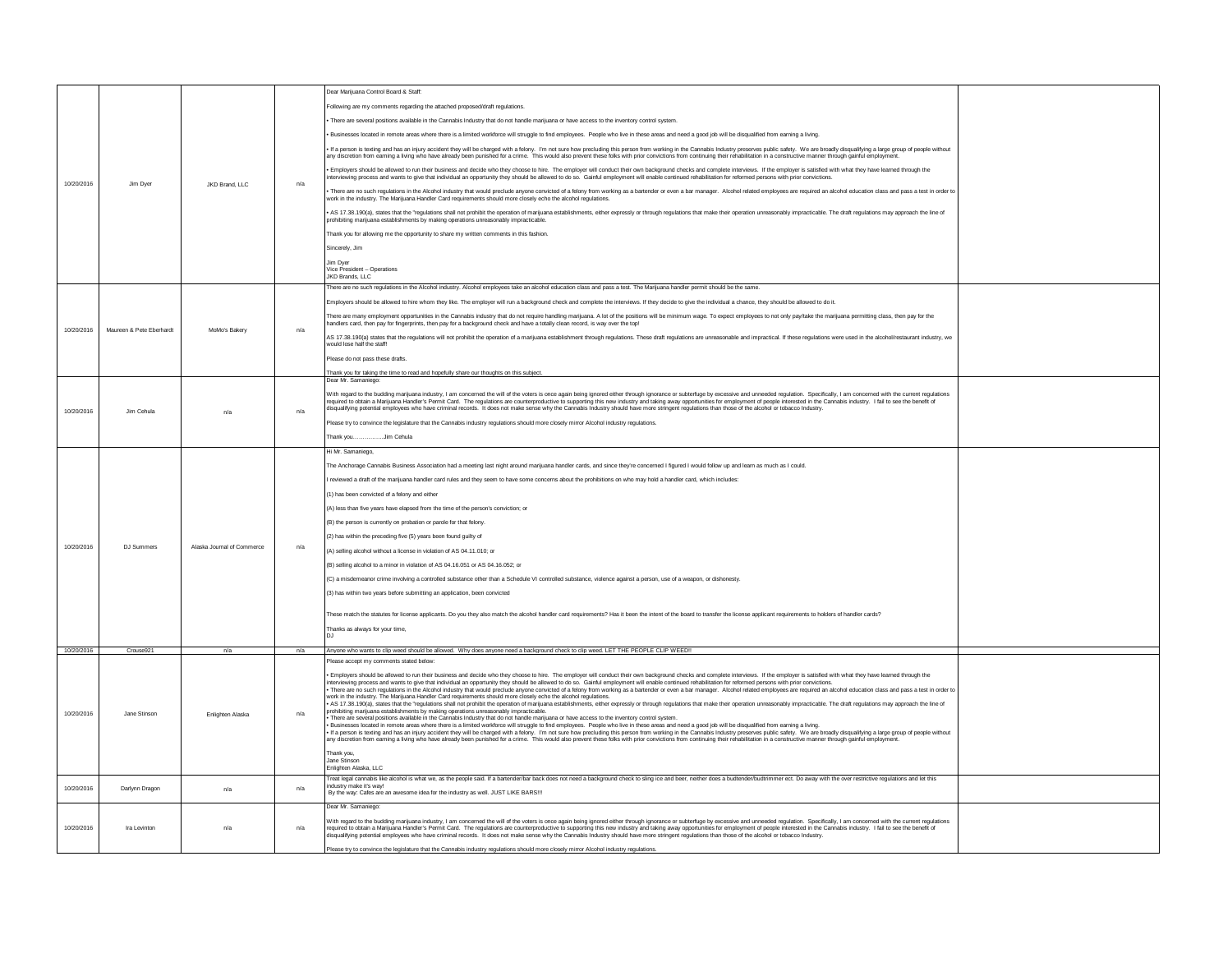| 10/20/2016 | Vincent Johnson | n/a                | n/a | hank you in advance for taking time to read my quarrels with this issue. The purpose of this email am is to voice my concerns over the changes made to require background checks on all persons wishing to work in our newly f<br>ndustry<br>The hiring of individuals should be deemed by employers, like alcohol serving establishments; not ones past<br>myself have a clean record yet am hopeful that this industry provides new avenues and second chances for gainful employment to those whom may be stuffed by this requirement.<br>Thank you again.<br>Respectfully<br>Vincent Johnson |
|------------|-----------------|--------------------|-----|--------------------------------------------------------------------------------------------------------------------------------------------------------------------------------------------------------------------------------------------------------------------------------------------------------------------------------------------------------------------------------------------------------------------------------------------------------------------------------------------------------------------------------------------------------------------------------------------------|
|            |                 |                    |     | I believe we voted to regulate marijuana like alcohol bar tenders do not need background checks neither should marijuana trimmers. Employers should decide who they hire to process Marijuana, just like warehouse workers and                                                                                                                                                                                                                                                                                                                                                                   |
|            |                 |                    |     | alcohol with out any special background checks or licensing.<br>Marijuana social clubs should also be allowed just like bars it smoking is the problem that should be able to figure it out as there is no harmful effect of second hand marijuana smoke.                                                                                                                                                                                                                                                                                                                                        |
| 10/20/2016 | Donnie Hansen   | n/a                | n/a |                                                                                                                                                                                                                                                                                                                                                                                                                                                                                                                                                                                                  |
|            |                 |                    |     | Thanks                                                                                                                                                                                                                                                                                                                                                                                                                                                                                                                                                                                           |
|            |                 |                    |     | Donnie Hansen                                                                                                                                                                                                                                                                                                                                                                                                                                                                                                                                                                                    |
|            |                 |                    |     | Dear Marijuana Control Board & Staff:                                                                                                                                                                                                                                                                                                                                                                                                                                                                                                                                                            |
|            |                 |                    |     | Following are my comments regarding the attached proposed/draft regulations.                                                                                                                                                                                                                                                                                                                                                                                                                                                                                                                     |
|            |                 |                    |     | There are several positions available in the Cannabis Industry that do not handle marijuana or have access to the inventory control system.                                                                                                                                                                                                                                                                                                                                                                                                                                                      |
|            |                 |                    |     | · Businesses located in remote areas where there is a limited workforce will struggle to find employees. People who live in these areas and need a good job will be disqualified from earning a living.                                                                                                                                                                                                                                                                                                                                                                                          |
|            |                 |                    |     |                                                                                                                                                                                                                                                                                                                                                                                                                                                                                                                                                                                                  |
|            |                 |                    |     | If a person is texting and has an injury accident they will be charged with a felony. I'm not sure how precluding this person from working in the Cannabis Industry preserves public safety. We are broadly disqualifying a la<br>any discretion from earning a living who have already been punished for a crime. This would also prevent these folks with prior convictions from continuing their rehabilitation in a constructive manner through gainful empl                                                                                                                                 |
| 10/20/2016 | Kelly Dver      | JKD Brand, LLC     | n/a | · Employers should be allowed to run their business and decide who they choose to hire. The employer will conduct their own background checks and complete interviews. If the employer is satisfied with what they have learne<br>tterviewing process and wants to give that individual an opportunity they should be allowed to do so. Gainful employment will enable continued rehabilitation for reformed persons with prior convictions.                                                                                                                                                     |
|            |                 |                    |     | There are no such regulations in the Alcohol industry that would preclude anyone convicted of a felony from working as a bartender or even a bar manager. Alcohol related employees are required an alcohol education class an<br>work in the industry. The Marijuana Handler Card requirements should more closely echo the alcohol requlations.                                                                                                                                                                                                                                                |
|            |                 |                    |     | AS 17.38.190(a), states that the "regulations shall not prohibit the operation of marijuana establishments, either expressly or through regulations that make their operation unreasonably impracticable. The draft regulation                                                                                                                                                                                                                                                                                                                                                                   |
|            |                 |                    |     | prohibiting marijuana establishments by making operations unreasonably impracticable.                                                                                                                                                                                                                                                                                                                                                                                                                                                                                                            |
|            |                 |                    |     | Thank you for allowing me the opportunity to share my written comments in this fashion.                                                                                                                                                                                                                                                                                                                                                                                                                                                                                                          |
|            |                 |                    |     | Sincerely, Kelly                                                                                                                                                                                                                                                                                                                                                                                                                                                                                                                                                                                 |
|            |                 |                    |     | I am sending this on behalf of someone who believes and supports the industry. He would like to be able to do his part!                                                                                                                                                                                                                                                                                                                                                                                                                                                                          |
|            |                 |                    |     |                                                                                                                                                                                                                                                                                                                                                                                                                                                                                                                                                                                                  |
| 10/20/2016 | Crouse921       | n/a                | n/a | Hello my name is Robert Maupin. I have lived in Alaska my whole life, mostly in Fairbanks, Lam e-mailing you because I wish to baye my opinion on Marijuana bandling in my state beard. Lam a convicted felon, I broke a liguo                                                                                                                                                                                                                                                                                                                                                                   |
|            |                 |                    |     | was 18 years old. I am now 28 years old and I paid my debt to society, I have never had a drug charge and have never used drugs, only Marijuana, despite both of my parents being alcoholic meth addicts. I have my voting rig<br>applying for my firearm rights, as I have never been violent or addicted to drugs I believe I deserve them. I am very good at handling marijuana plants and I believe a career in the industry could help my life and give me                                                                                                                                  |
|            |                 |                    |     | enjoy. Please think about this when you vote. Thank you!<br>Unfortunately, this industry is being discriminated against and without just cause.                                                                                                                                                                                                                                                                                                                                                                                                                                                  |
|            |                 |                    |     | What purpose is fulfilled by restricting legal businesses ability to hire employees based on a bar set unequivocally to any other in our state.                                                                                                                                                                                                                                                                                                                                                                                                                                                  |
|            |                 |                    |     | It is in our best interest to screen out potential employees and decide on the risks that we are comfortable sustaining                                                                                                                                                                                                                                                                                                                                                                                                                                                                          |
|            |                 |                    |     | Yet it is not in our best interest nor anyone else's to discriminate based on classifications that have no legal jurisdiction.                                                                                                                                                                                                                                                                                                                                                                                                                                                                   |
| 10/20/2016 | Dane Wyrick     | Danish Gardens LLC | n/a | There is no other private business that the government has a right to dictate personnel practices and policies.                                                                                                                                                                                                                                                                                                                                                                                                                                                                                  |
|            |                 |                    |     | If we want this industry to be successful, all players need to be fair, honest and non intrusive on individual rights and common legal business practices.                                                                                                                                                                                                                                                                                                                                                                                                                                       |
|            |                 |                    |     |                                                                                                                                                                                                                                                                                                                                                                                                                                                                                                                                                                                                  |
|            |                 |                    |     |                                                                                                                                                                                                                                                                                                                                                                                                                                                                                                                                                                                                  |
|            |                 |                    |     | Sinnarah<br>Dane Wyrick                                                                                                                                                                                                                                                                                                                                                                                                                                                                                                                                                                          |
| 10/20/2016 | Robert Briscos  | n/a                | n/a | saw a draft for handlers card regulations and had a quick question that I hope you could answer. In 2014 I was found quilt of possession of a small amount of marijuana. I paid all of my fines on time and served my SIS time<br>charge should be dropped from my record. Does that disgualify me from obtaining a marijuana handlers card?                                                                                                                                                                                                                                                     |
|            |                 |                    |     | Hello Mr. Samaniego.                                                                                                                                                                                                                                                                                                                                                                                                                                                                                                                                                                             |
|            |                 |                    |     |                                                                                                                                                                                                                                                                                                                                                                                                                                                                                                                                                                                                  |
|            |                 |                    |     | I wanted to thank AMCO for giving me the opportunity to express my concerns regarding the current regulations set forth.                                                                                                                                                                                                                                                                                                                                                                                                                                                                         |
|            |                 |                    |     | This regulation unfairly targets our new evolving market, by requiring an extensive background check for all worker in the cannabis industry.                                                                                                                                                                                                                                                                                                                                                                                                                                                    |
|            |                 |                    |     | This current regulation is disproportionate to other industries.                                                                                                                                                                                                                                                                                                                                                                                                                                                                                                                                 |
| 10/21/2016 | Susan Nowland   | Alaska Fireweed    | n/a | The cannabis industry should be treated just as fair as any other state regulated business.                                                                                                                                                                                                                                                                                                                                                                                                                                                                                                      |
|            |                 |                    |     |                                                                                                                                                                                                                                                                                                                                                                                                                                                                                                                                                                                                  |
|            |                 |                    |     | There should be no additional state restriction that limits this industry's hiring practices and employment opportunity.                                                                                                                                                                                                                                                                                                                                                                                                                                                                         |
|            |                 |                    |     | AMCO is doing a great job vetting through the regulation. Let this industry follow the employment path of the alcohol industry.                                                                                                                                                                                                                                                                                                                                                                                                                                                                  |
|            |                 |                    |     | <b>Best Regards</b>                                                                                                                                                                                                                                                                                                                                                                                                                                                                                                                                                                              |
|            |                 |                    |     | <b>Susan Nowland</b>                                                                                                                                                                                                                                                                                                                                                                                                                                                                                                                                                                             |
|            |                 |                    |     | Thank you once again for being the only state that has solicited and listened to public comment surrounding our regulations. As an Alaskan citizen, and an industry member, it is greatly appreciated!                                                                                                                                                                                                                                                                                                                                                                                           |
|            |                 |                    |     | . Many people with felonies that would like to enter this industry might have one for distributing cannabis. They are interested in leaving the black market to participate in a regulated one, so it makes no sense to preclu                                                                                                                                                                                                                                                                                                                                                                   |
|            |                 |                    |     | MCB is truly interested in reducing and hopefully one day eliminating the black market, let them work for licensees                                                                                                                                                                                                                                                                                                                                                                                                                                                                              |
| 10/22/2016 | Kim Kole        | n/a                | n/a | Employees looking to work for the industry are mostly going for jobs where they will earn about \$13-15/ hour. They already must pay for a Handler Course plus the state's processing fee for the card, which adds up to over \$<br>for many workers currently earning minimum wage. Adding the background check will be too expensive for many of them, reducing the pool of quality employees                                                                                                                                                                                                  |
|            |                 |                    |     | There are many rural areas that may have a limited employee pool. By adding this additional encumbrance (both financially and due to possible infractions), it may make it more difficult for some licensees in these underpop<br>emplovees                                                                                                                                                                                                                                                                                                                                                      |
|            |                 |                    |     | There are many reasons that someone might end up with a felony, including poor judgement like texting and driving resulting in an accident. This is not something that should preclude them from working in the cannabis indus<br>Thank you!                                                                                                                                                                                                                                                                                                                                                     |
|            |                 |                    |     | Kim Kole                                                                                                                                                                                                                                                                                                                                                                                                                                                                                                                                                                                         |
|            |                 |                    |     | Greetings, Dollynda Phelps here with Alaska Green Resources, I am an approved course provider for the Marijuana Handler Permit course in Alaska, I would like my comments submitted as public comment.                                                                                                                                                                                                                                                                                                                                                                                           |
|            |                 |                    |     | I have a big concern that requiring a background check for handler permit applicants is extreme. It will prevent many from gaining employment in the industry without much benefit. State regulations already require owners o                                                                                                                                                                                                                                                                                                                                                                   |
|            |                 |                    |     | background check, and it is these owners who accept responsibility for running their business successfully and meeting all compliancy requirements. It should absolutely be at the owners discretion if they choose to hire so<br>istakes in the past                                                                                                                                                                                                                                                                                                                                            |
| 10/22/2016 | Dollynda Fleck  | n/a                | n/a | It also seems a bit ridiculous that an individual sweeping the floors, performing accounting duties, or trimming plants should be required to perform a background check for such simple tasks. Again, the owners of the busin<br>sponsibility for these individuals work performance. It is the owners that have already passed a background check. Please do not create even further restrictions on this industry, especially when it involves telling a busi                                                                                                                                 |
|            |                 |                    |     | Please give consideration to these comments, it is so important we promote the industry to ensure it's success. There has been a tremendous amount of work put into it!                                                                                                                                                                                                                                                                                                                                                                                                                          |
|            |                 |                    |     | Thank you, have a great day.<br>Dollynda Phelps                                                                                                                                                                                                                                                                                                                                                                                                                                                                                                                                                  |